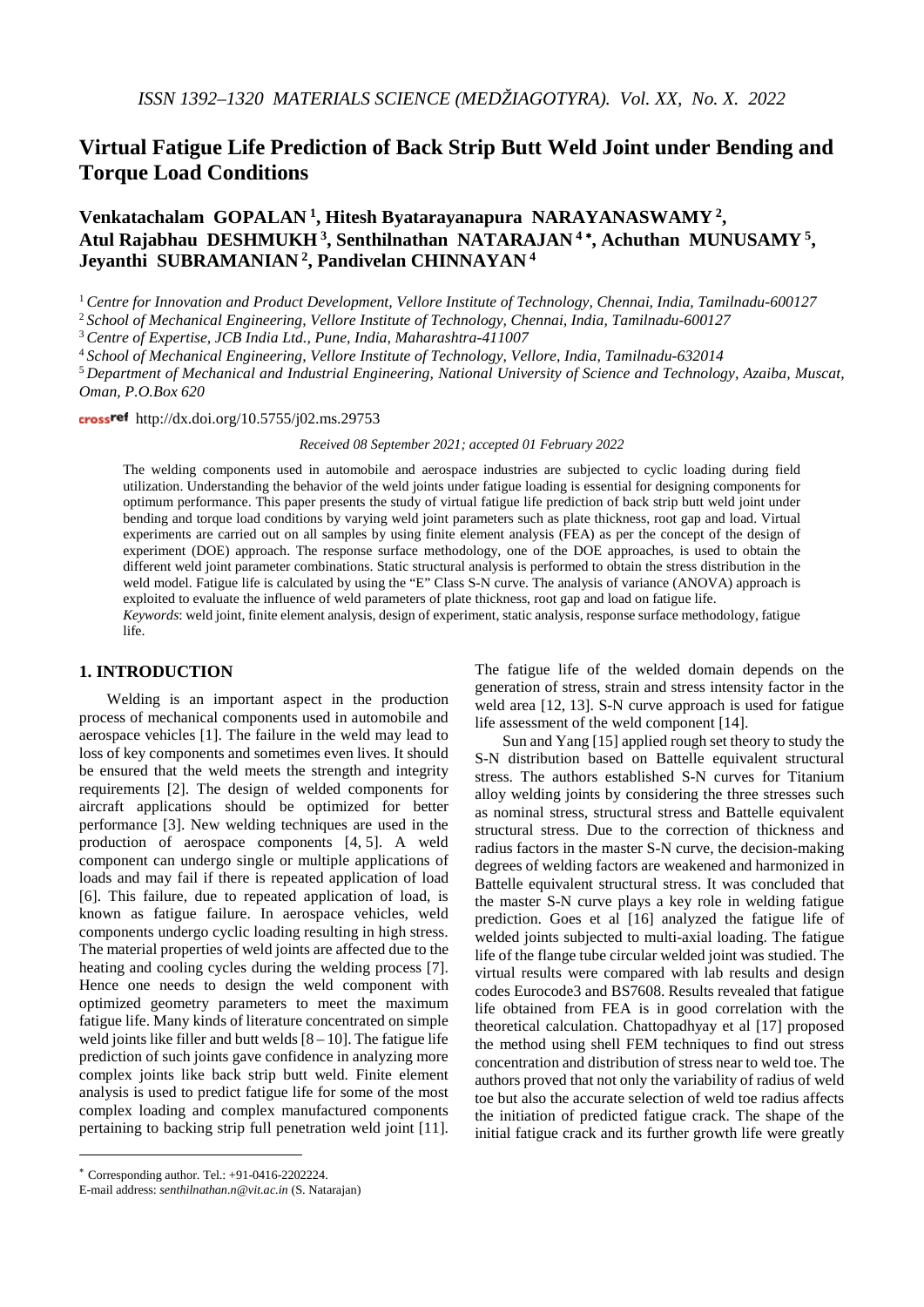influenced by the distributed spots having minimum weld toe radius.

Etube et al. [18] proposed that fracture mechanics plays an important role in the analysis of cracked bodies. Prediction of fatigue crack growth mainly depends on stress intensity factor solution. This technique helps to seek out crack ratio evolution throughout crack propagation. Al-Mukhtar et al. [19] calculated the stress intensity factor (SIF) using FEM and through software FRAC2D during the crack propagation phase. With the help of linear elastic FEA, the butt and cruciform welded joints were analyzed to decide the SIF. The authors established that in the case of mode I, by applying a numerical approach for the cruciform welded joint cracks, specific SIF can be calculated in different loading conditions for the crack propagation. Jodin et al. [20] evaluated the fatigue resistance of welded excavators arm structures. The authors proposed the methods for its service life prediction revealing that the crack from weld root extended to the shoe of arm bore where bending stress is maximum. Neubers approach was used for result analysis. Fatigue tensile test was performed using a servo hydraulic Instron testing machine.

Teng et al. [21] projected a mathematical model to indicate the brunt of the angle of flank, radius of toe weld, plate thickness, plate chamfer angle and residual stress on the lifetime crack initiation of butt weld joint. FEA of butt weld joint provides the native stress and residual stress distributions that help in forecasting Fatigue Crack Initiation (FCI) life through strain life estimation strategies. Results showed that the tensile residual stress has great brunt on the fatigue strength while longitudinal weld residual stress remains unaffected by the change in radius of weld toe and angle of flank. Gill and Singh [22] studied the butt weld joint which is made of IS2062-E250 A grade steel to understand the brunt of stress concentration factors exerted by gas metal arc weld process parameters like the speed of welding and rate of heat input. Results showed that reinforcement height reduces as the speed of welding increases. An increase in the angle of flank, the width of weld bead and input of heat rate increases the reinforcement height. Berto et al. [23] attempted to provide an easy technique to find out the fatigue life of component based on geometrical parameters and all other statistical information. The author's analysis was based on the steel and aluminum weld joints subjected to multi-axial loading. Strain energy established in a team of mean value was is in good correlation with the values derived using bending and tensile loadings at two million cycles.

The studies of Deshmukh et al. [24] clearly highlighted the corresponding fluctuations observed in the fatigue life with change in weld penetrations. It was observed that the lack of penetration allows a natural stress riser from which a crack may propagate. Deshmukh et al. [25] used finite

element analysis to predict fatigue life for backing strip full penetration weld joint and compared FEA results with experimental results for axial load condition. Parameters such as plate thickness, root gap and load were considered as input parameters and the fatigue life was considered as a response parameter. The authors concluded that plate thickness is the most important parameter which affects the weld fatigue life.

The work on fatigue life prediction of back strip butt weld joint under bending and torque load conditions is not carried out till now. In this paper, an endeavor is made to predict the fatigue life of the back strip butt weld joint under bending and torque load conditions through finite element simulation. Static structural analysis is performed to predict the stress in the model. Fatigue life is calculated for corresponding stress obtained theoretically by using the E class S-N curve and compared with the literature. Response surface methodology (RSM), one of the designs of experiment (DOE) approaches, is used to decide the number of combination of samples by using input parameters such as plate thickness, root gap and load. The analysis of variance (ANOVA) approach is used to find the influence of plate thickness, root gap and load on the fatigue life.

#### **2. MATERIALS AND METHODS**

Response surface methodology (RSM), a DOE technique [25, 26] is applied to decide the number of simulations considering input parameters such as plate thickness, root gap and load to evaluate the response i.e. fatigue life. These input parameters are considered at 5 different levels which are categorized as -2, -1, 0, 1, and 2. Central composite design (CCD), one of the RSM models [27], is used for developing the 20 different simulations as shown in Fig. 1 and the values for different parameters with levels are shown in Table 1 and Table 2 for bending and torque load conditions.



**Fig. 1**. Central composite design

**Table 1.** Weld joint parameters and their values at different levels for bending load

|                | Weld joint parameters | Levels |     |          |     |      |  |
|----------------|-----------------------|--------|-----|----------|-----|------|--|
| Variables      |                       |        |     |          |     |      |  |
| X1             | Plate thickness, mm   |        |     |          |     |      |  |
| X <sub>2</sub> | Root gap, mm          | ن. 1   |     | ن ک      |     | ر. ر |  |
| X3             | Load, kN              | 0.6    | v., | $_{0.8}$ | 0.S |      |  |

**Table 2.** Weld joint parameters and their values at different levels for torque load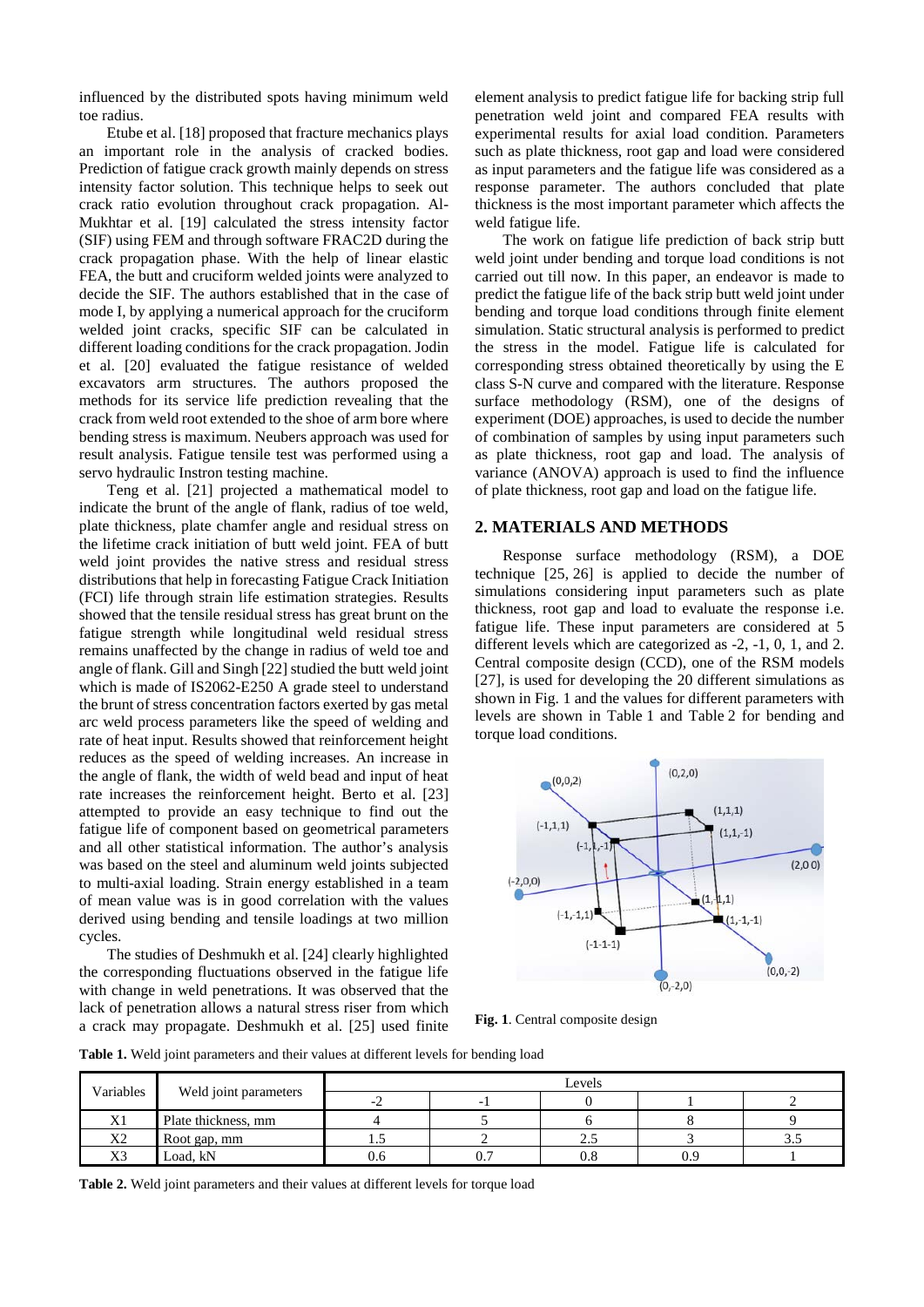| Variables             | Weld joint parameters | Levels        |                          |      |      |      |  |  |
|-----------------------|-----------------------|---------------|--------------------------|------|------|------|--|--|
|                       |                       | $\sim$ .      | $\overline{\phantom{0}}$ |      |      |      |  |  |
| $T$ $T$ $T$<br>ΔI     | Plate thickness, mm   |               |                          |      |      |      |  |  |
| X2                    | Root gap, mm          | ر. 1          |                          | Z.J  |      | ن. ر |  |  |
| V <sub>2</sub><br>л., | Load, kN              | $\sim$<br>ستد | ے ب                      | 40.5 | 62.5 | 70   |  |  |

Table 3 represents the 20 combinations of models by considering input parameters and response parameters based on the CCD of RSM. Coded values and actual values are presented in Table 3. These 20 models are prepared for applying bending and torsion loads. The steel of E350 grade is considered as the material for the back strip butt weld joint. Material composition, yield stress and ultimate tensile strength are given in Table 4.

## **2.1. Modeling of back strip butt weld joint**

The back strip butt weld joint model is designed via CATIA V5 by using input parameters such as plate thickness, root gap and load. The 20 models are designed as per the combinations mentioned in Table 3. Fig. 2 shows the three-dimensional back strip butt weld joint model designed via CATIA V5.

Finite element analysis is carried out via ANSYS workbench. Static structural analysis is performed to determine the stress in the back strip butt weld joint.

Fig. 3 and Fig. 4 show the boundary conditions applied. On one side, all degrees of freedom are fixed and another side, bending and torsion loads are applied. Shell 281 and Surf 154 elements are used for the discretization process.



**Fig. 2.** 3D CATIA V5 model

**Table 3.** Different combinations of models based on CCD of RSM for bending and torque loads

|                | Plate thickness, mm |                | Root gap, mm   |                | Load, kN (bending) |              | Load, kN (torque) |        |
|----------------|---------------------|----------------|----------------|----------------|--------------------|--------------|-------------------|--------|
| Run order      | Coded X1            | Actual         | Coded X2       | Actual         | Coded X3           | Actual       | Coded X3          | Actual |
| 1              |                     | 8              | $-1$           | $\overline{c}$ | $-1$               | 0.7          | $-1$              | 32     |
| $\overline{2}$ |                     | 8              | $-1$           | $\overline{2}$ | 1                  | 0.9          | 1                 | 62.5   |
| 3              |                     | 8              | 1              | 3              | $-1$               | 0.7          | $-1$              | 32     |
| 4              |                     | 8              |                | 3              | 1                  | 0.9          | 1                 | 62.5   |
| 5              | $-1$                | 5              | $-1$           | $\overline{2}$ | $-1$               | 0.7          | $-1$              | 32     |
| 6              | $-1$                | 5              | $-1$           | $\overline{c}$ | 1                  | 0.9          | 1                 | 62.5   |
| 7              | $-1$                | 5              |                | 3              | $-1$               | 0.7          | $-1$              | 32     |
| 8              | $-1$                | 5              |                | 3              |                    | 0.9          | $\mathbf{1}$      | 62.5   |
| 9              | $\overline{c}$      | 9              | $\Omega$       | 2.5            | $\Omega$           | 0.8          | $\Omega$          | 40.5   |
| 10             | $-2$                | $\overline{4}$ | $\Omega$       | 2.5            | $\mathbf{0}$       | 0.8          | $\Omega$          | 40.5   |
| 11             | $\mathbf{0}$        | 6              | $\overline{2}$ | 3.5            | $\mathbf{0}$       | 0.8          | $\theta$          | 40.5   |
| 12             | $\Omega$            | 6              | $-2$           | 1.5            | $\Omega$           | 0.8          | $\Omega$          | 40.5   |
| 13             | $\overline{0}$      | 6              | $\theta$       | 2.5            | $\overline{2}$     | $\mathbf{1}$ | $\overline{2}$    | 70     |
| 14             | $\mathbf{0}$        | 6              | $\theta$       | 2.5            | $-2$               | 0.6          | $-2$              | 22     |
| 15             | $\Omega$            | 6              | $\Omega$       | 2.5            | $\Omega$           | 0.8          | $\Omega$          | 40.5   |
| 16             | $\Omega$            | 6              | $\Omega$       | 2.5            | $\Omega$           | 0.8          | $\theta$          | 40.5   |
| 17             | $\mathbf{0}$        | 6              | $\theta$       | 2.5            | $\mathbf{0}$       | 0.8          | $\Omega$          | 40.5   |
| 18             | $\Omega$            | 6              | $\Omega$       | 2.5            | $\Omega$           | 0.8          | $\Omega$          | 40.5   |
| 19             | $\overline{0}$      | 6              | $\theta$       | 2.5            | $\mathbf{0}$       | 0.8          | $\mathbf{0}$      | 40.5   |
| 20             | $\overline{0}$      | 6              | $\theta$       | 2.5            | $\mathbf{0}$       | 0.8          | $\theta$          | 40.5   |

**Table 4.** Material properties and composition for E350 steel

|                   |      |               | Chemical composition, % |       | Yield stress, | Ultimate tensile strength, |     |
|-------------------|------|---------------|-------------------------|-------|---------------|----------------------------|-----|
| Grade designation |      | Mn            | ມ                       |       | ~·<br>ιυ      | MPa                        | MPa |
| E350 (IS2062)     | 0.20 | 55<br>. . J J | 0.040                   | 0.040 | 0.45          | 350                        | 490 |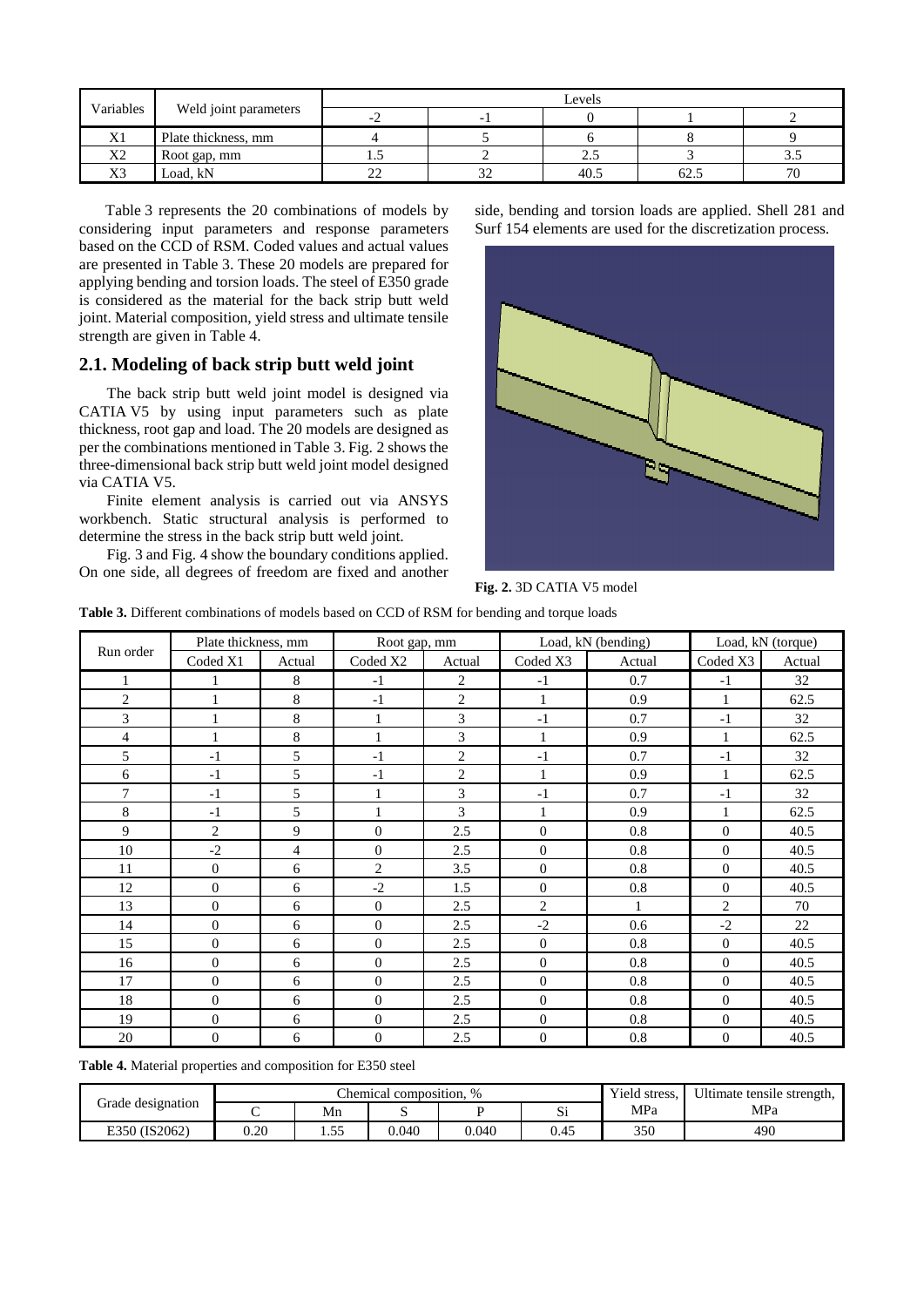

**Fig. 3.** The boundary condition for bending load



**Fig. 4.** The boundary condition for torque load

### **2.2. Validation**

Table 5 shows the validation of the present model with literature results [11] for axial load and the error is 6.08 %. It shows the veracity of the present model. Hence it is decided to carry the further analysis with the present models for different combinations using DOE approach.

**Table 5.** Showing validation of the present model with literature

| Plate<br>thickness,<br>mm | Root<br>gap,<br>mm | Load,<br>kN | Fatigue<br>life<br>(present)<br>model) | Fatigue life<br>(Deshmukh<br>et al. $[11]$ | Error  |
|---------------------------|--------------------|-------------|----------------------------------------|--------------------------------------------|--------|
|                           | 2.5                | 40.5        | 98324                                  | 92342                                      | 6.08 % |

### **3. RESULTS AND DISCUSSION**

# **3.1. Fatigue life estimation due to bending load**

Static structural analysis is performed on all samples to find the strain life of the back strip butt weld joint. Fatigue life is calculated theoretically for the model by using the E class S-N curve, as per BS7608 standards, by the corresponding stress obtained in the ANSYS. Table 6 shows the calculated fatigue life for all the 20 models under the bending load condition. Samples 3, 12 and 14 show the maximum fatigue life for the designed models under bending load.

The Analysis of variance (ANOVA) approach is applied to find the effect of plate thickness, root gap and load on the fatigue life. Table 7 shows the ANOVA results along with a sum of squares.

## **3.1.1. Regression equation**

The regression equation is obtained from the ANOVA analysis to predict the effect of individual parameters on fatigue life. Eq. 1 shows the regression equation for the back strip butt weld joint under bending load condition. In Eq. 1, THK and RG represent the thickness (in mm) and root gap (in mm) respectively. For regression Eq. 1, the corresponding individual parameters such as plate thickness, root gap and load are substituted for individual samples and fatigue life from the regression equation is calculated. The error is calculated between the fatigue life obtained through FEA simulation and regression equation as shown in Table 8. The obtained errors are below 5 which shows the authenticity of the regression equation.

Main effect plots are plotted to find the effects of plate thickness, root gap and load on fatigue life individually. Fig. 5 shows the main effect plot under bending load condition. It is evident from Fig. 5 that there is an increase in fatigue life up to the plate thickness of 6 mm and then fatigue life decreases. For a root gap of 1.5 mm, there is a maximum fatigue life. Between 2.5 mm to 3 mm, it remains constant. Fatigue life decreases as load increases (up to 0.9 kN) but for load 1 kN, there is an increase in fatigue life due to reduced thickness in the model.



**Fig. 5.** Main effect plot for bending load condition

Contour plots are obtained to study the effects of interaction between two parameters on fatigue life. Fig. 6, Fig. 7, and Fig. 8 show the contour plots.



**Fig. 6.** Effect of load and root gap on fatigue life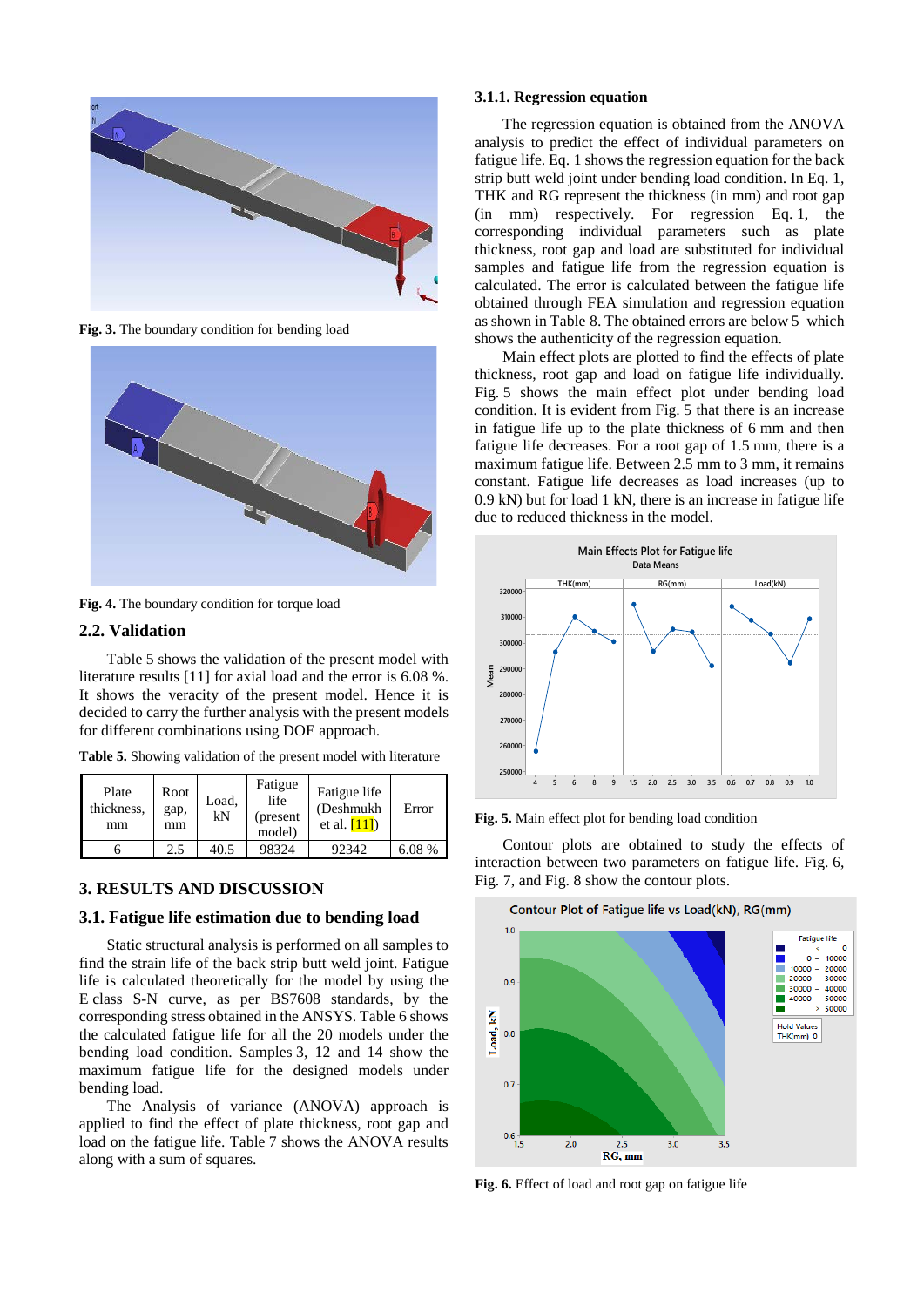|  |  |  |  | Table 6. Results for back strip butt weld joint under bending load |  |
|--|--|--|--|--------------------------------------------------------------------|--|
|  |  |  |  |                                                                    |  |

| Sl. No.        | Thickness (TNK), mm | Root gap (RG), mm | Load, kN | Fatigue life |
|----------------|---------------------|-------------------|----------|--------------|
|                | 8                   | 2                 | 0.7      | 301807       |
| $\overline{c}$ | 8                   | $\overline{c}$    | 0.9      | 300246       |
| 3              | 8                   | 3                 | 0.7      | 320409       |
| 4              | 8                   | 3                 | 0.9      | 296122       |
| 5              | 5                   | $\overline{c}$    | 0.7      | 308026       |
| 6              | 5                   | $\overline{c}$    | 0.9      | 277295       |
| 7              | 5                   | 3                 | 0.7      | 305481       |
| 8              | 5                   | 3                 | 0.9      | 294692       |
| 9              | 9                   | 2.5               | 0.8      | 300453       |
| 10             | 4                   | 2.5               | 0.8      | 257876       |
| 11             | 6                   | 3.5               | $0.8\,$  | 291047       |
| 12             | 6                   | 1.5               | $0.8\,$  | 314918       |
| 13             | 6                   | 2.5               |          | 309307       |
| 14             | 6                   | 2.5               | 0.6      | 314048       |
| 15             | 6                   | 2.5               | 0.8      | 311884       |
| 16             | 6                   | 2.5               | 0.8      | 311884       |
| 17             | 6                   | 2.5               | 0.8      | 311884       |
| 18             | 6                   | 2.5               | 0.8      | 311884       |
| 19             | 6                   | 2.5               | $0.8\,$  | 311884       |
| 20             | 6                   | 2.5               | 0.8      | 311884       |

**Table 7.** ANOVA results for fatigue life

| Source            | DF | Adj SS     | Adj MS       | F-value | P-value |
|-------------------|----|------------|--------------|---------|---------|
| Model             | 9  | 3022209830 | 335801092    | 3.17    | 0.044   |
| Linear            | 3  | 820589544  | 273529848    | 2.58    | 0.112   |
| <b>THK</b>        |    | 691251062  | 691251062    | 6.52    | 0.029   |
| RG                |    | 22130438   | 22130438     | 0.21    | 0.658   |
| Load              |    | 1883585    | 1883585      | 0.02    | 0.897   |
| Square            | 3  | 2143086189 | 714362063    | 6.73    | 0.009   |
| THK×THK           |    | 2053990060 | 2053990060   | 19.36   | 0.001   |
| $RG \times RG$    |    | 124830533  | 124830533    | 1.18    | 0.303   |
| Load×load         |    | 44053      | 44053        | 0.00    | 0.984   |
| 2-Way interaction | 3  | 23685157   | 7895052      | 0.07    | 0.972   |
| THK×RG            |    | 18418518   | 18418518     | 0.17    | 0.686   |
| THK×Load          |    | 4297807    | 4297807      | 0.04    | 0.845   |
| RG×Load           |    | 968832     | 968832       | 0.01    | 0.926   |
| Error             | 10 | 1060869485 | 106086949    |         |         |
| Lack-of-fit       | 5  | 1060869485 | 212173897    |         |         |
| Pure error        | 5  |            | $\mathbf{0}$ |         |         |
| Total             | 19 | 4083079315 |              |         |         |

Fatique life = 61362 + 72711 THK + 35267 RG – 53698 Load – 5871 THK×THK – 8861 RG×RG – 4162 Load×Load + 1969 THK×RG + 4756 THK×Load – 6960 RG×Load (1)

From Fig. 6, it is obvious that the combination of minimum root gap and minimum load brings maximum fatigue life. From Fig. 7, it is palpable that the combination of root gap (2.5 mm to 3 mm) and thickness (6 mm to 7 mm) fetches maximum fatigue life. From Fig. 8, it is clear that the combination of minimum load and thickness (6 mm to 7 mm) gets maximum fatigue life.

#### **3.1.2. Optimization**

Optimization of parameters to get maximum fatigue life is also studied using a response surface optimizer, Peasura, 2015 [28]. Fig. 9 shows the optimized plot. From Fig. 9, it is understood that a combination of the thickness of 6.88 mm, root gap of 2.51 mm and a load of 0.6 kN fetches maximum fatigue life i.e.3258866.



**Fig. 7.** Effect of root gap and thickness on fatigue life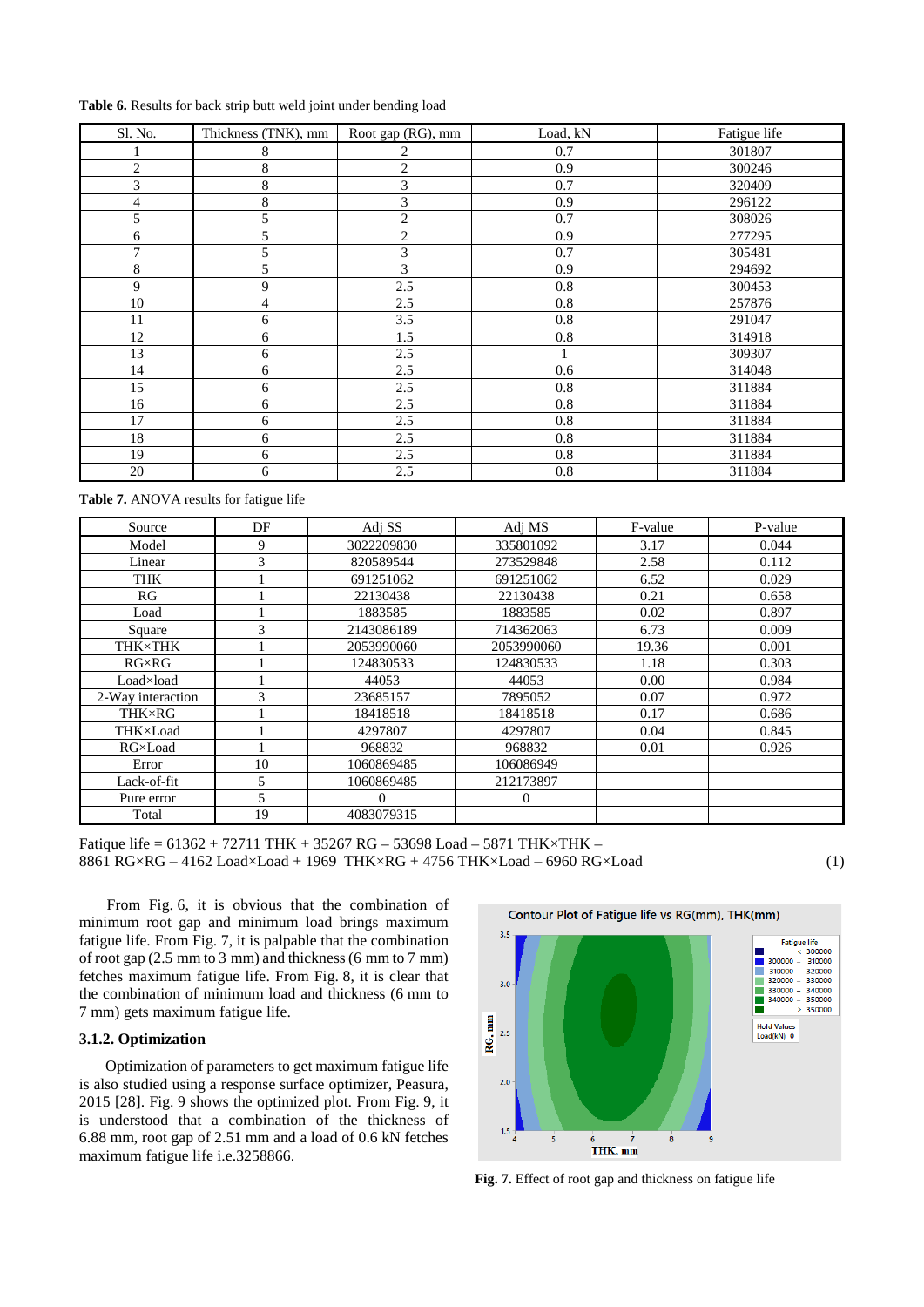| S1.no          | Thickness, mm | Root gap, mm   | Load, kN | Fatigue life<br>(ANSYS) | Fatigue life<br>(regression equation) | Error, % |
|----------------|---------------|----------------|----------|-------------------------|---------------------------------------|----------|
|                | 8             | 2              | 0.7      | 301807                  | 311151.6                              | 3.096    |
| $\overline{2}$ | 8             | $\overline{c}$ | 0.9      | 300246                  | 303905.8                              | 1.218    |
| 3              | 8             | 3              | 0.7      | 320409                  | 312993.6                              | 2.314    |
| 4              | 8             | 3              | 0.9      | 296122                  | 304355.8                              | 2.780    |
| 5              | 5             | $\overline{c}$ | 0.7      | 308026                  | 300186                                | 2.545    |
| 6              | 5             | $\overline{c}$ | 0.9      | 277295                  | 290086.6                              | 4.612    |
| 7              | 5             | 3              | 0.7      | 305481                  | 296121                                | 3.064    |
| 8              | 5             | 3              | 0.9      | 294692                  | 284629.6                              | 3.414    |
| 9              | 9             | 2.5            | 0.8      | 300453                  | 291989.9                              | 2.816    |
| 10             | 4             | 2.5            | 0.8      | 257876                  | 266413.4                              | 3.310    |
| 11             | 6             | 3.5            | 0.8      | 291047                  | 300217                                | 3.150    |
| 12             | 6             | 1.5            | 0.8      | 314918                  | 305801                                | 2.895    |
| 13             | 6             | 2.5            |          | 309307                  | 301859.3                              | 2.407    |
| 14             | 6             | 2.5            | 0.6      | 314048                  | 321547.7                              | 2.388    |
| 15             | 6             | 2.5            | 0.8      | 311884                  | 311870                                | 0.0045   |
| 16             | 6             | 2.5            | 0.8      | 311884                  | 311870                                | 0.0045   |
| 17             | 6             | 2.5            | 0.8      | 311884                  | 311870                                | 0.0045   |
| 18             | 6             | 2.5            | 0.8      | 311884                  | 311870                                | 0.0045   |
| 19             | 6             | 2.5            | 0.8      | 311884                  | 311870                                | 0.0045   |
| 20             | 6             | 2.5            | 0.8      | 311884                  | 311870                                | 0.0045   |

**Table 8.** The error between FEA simulation Vs regression equation

To confirm the fatigue life obtained from the optimization study, FEA simulation is carried out using the optimized parameters to find the fatigue life. The error between these two is found to be 5.47 % and Table 9 shows the same.







| Thickness,<br>mm | Root<br>gap,<br>mm | Load,<br>kN | Fatigue<br>life<br>(ANSYS) | Fatigue life<br>(optimization) | Error.<br>% |
|------------------|--------------------|-------------|----------------------------|--------------------------------|-------------|
| 6.8              | 2.5                | 0.6         | 308026.85                  | 325866                         | 5.47        |

### **3.2. Fatigue life estimation due to torque load**

Torque is applied on all the 20 samples to find the maximum stress via FEA simulation. Corresponding fatigue life is calculated for individual models by using the E class S-N curve. Table 10 shows the fatigue life for all 20 samples of the back strip butt weld joint under torque load condition. Samples 1, 9 and 14 exhibit the maximum fatigue life.

The Analysis of variance (ANOVA) approach is applied to find the effect of plate thickness, root gap and load on fatigue life. Table 11 shows the ANOVA results along with a sum of squares.



**Fig. 9.** Response optimization model parameters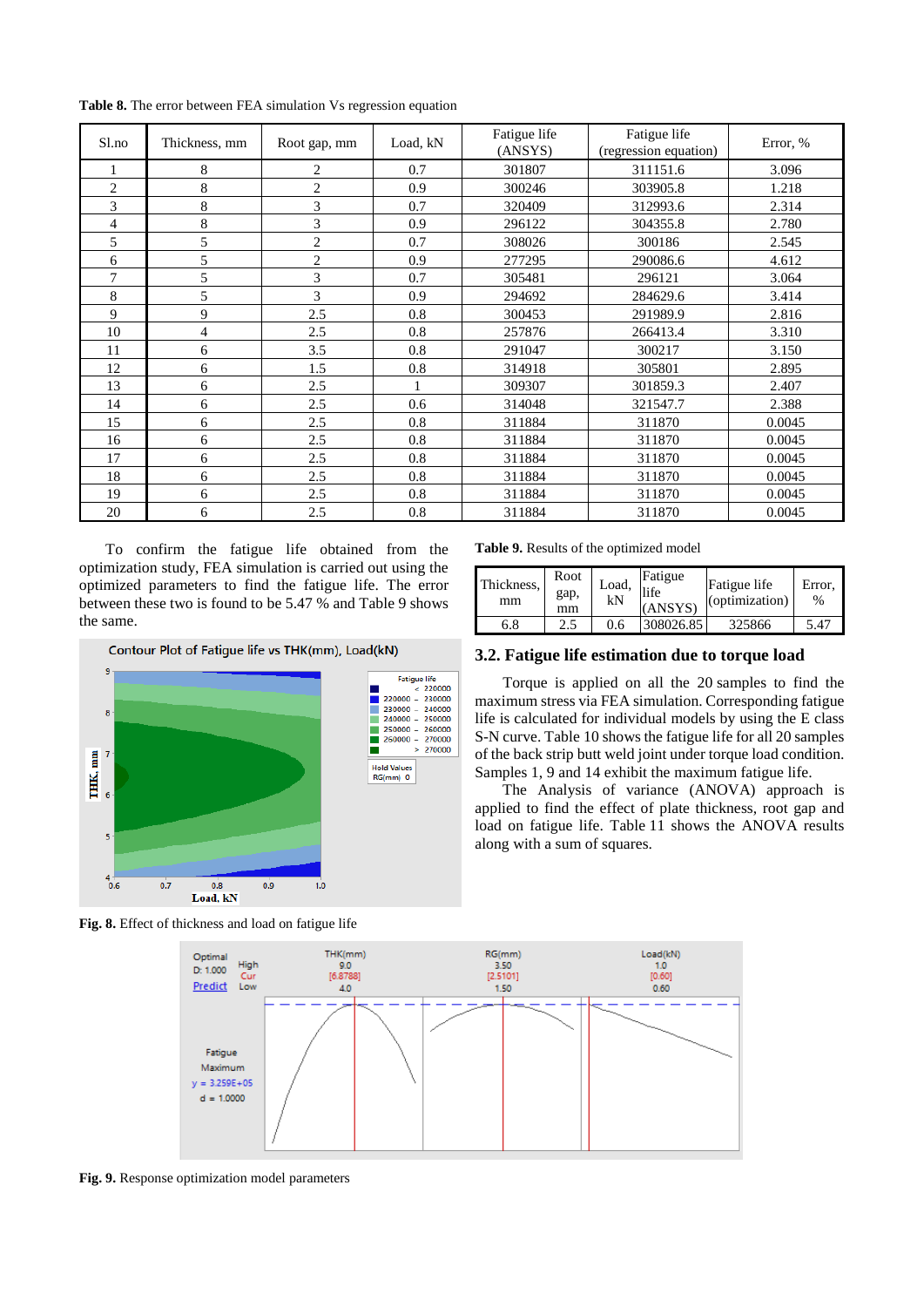| Sl. No.          | Thickness, mm  | Root gap, mm   | Load, kN | Fatigue life |
|------------------|----------------|----------------|----------|--------------|
| $\mathbf{1}$     | $\,8\,$        | $\sqrt{2}$     | 32       | 322632.9     |
| $\boldsymbol{2}$ | 8              | $\sqrt{2}$     | 62.5     | 299831.2     |
| 3                | $\,$ 8 $\,$    | $\mathfrak{Z}$ | 32       | 300246.2     |
| $\overline{4}$   | $\bf 8$        | 3              | 62.5     | 268057.7     |
| 5                | 5              | $\overline{2}$ | 32       | 306963.7     |
| 6                | 5              | $\sqrt{2}$     | 62.5     | 295304.6     |
| $\overline{7}$   | 5              | $\mathfrak{Z}$ | 32       | 316446.5     |
| 8                | 5              | $\overline{3}$ | 62.5     | 301286       |
| 9                | 9              | 2.5            | 40.5     | 321964.4     |
| 10               | $\overline{4}$ | 2.5            | 40.5     | 308239.9     |
| 11               | 6              | 3.5            | 40.5     | 299003.1     |
| 12               | $6\,$          | 1.5            | 40.5     | 308880       |
| 13               | 6              | 2.5            | $70\,$   | 308026.4     |
| 14               | 6              | 2.5            | $22\,$   | 326899.6     |
| 15               | 6              | 2.5            | 40.5     | 314265.9     |
| 16               | 6              | 2.5            | 40.5     | 314265.9     |
| 17               | $6\,$          | 2.5            | 40.5     | 314265.9     |
| 18               | 6              | 2.5            | 40.5     | 314265.9     |
| 19               | 6              | 2.5            | 40.5     | 314265.9     |
| 20               | 6              | 2.5            | 40.5     | 314265.9     |

**Table 10.** FEA results for back strip butt weld joint under torque load condition

**Table 11.** ANOVA results for fatigue life

| Source            | DF | Adj SS     | Adj MS    | F-value | P-value |
|-------------------|----|------------|-----------|---------|---------|
| Model             | 9  | 2659294616 | 295477180 | 7.02    | 0.003   |
| Linear            | 3  | 890862560  | 296954187 | 7.06    | 0.008   |
| <b>THK</b>        |    | 455174785  | 455174785 | 10.81   | 0.008   |
| RG                |    | 737918661  | 737918661 | 17.53   | 0.002   |
| Load              |    | 30284378   | 30284378  | 0.72    | 0.416   |
| Square            | 3  | 335374471  | 111791490 | 2.66    | 0.106   |
| <b>THK×THK</b>    |    | 28824461   | 28824461  | 0.68    | 0.427   |
| $RG \times RG$    |    | 312773178  | 312773178 | 7.43    | 0.021   |
| Load×Load         |    | 689516     | 689516    | 0.02    | 0.901   |
| 2-Way interaction | 3  | 865521147  | 288507049 | 6.85    | 0.009   |
| THK×RG            |    | 610535197  | 610535197 | 14.51   | 0.003   |
| THK×Load          |    | 221772268  | 221772268 | 5.27    | 0.045   |
| RG×Load           |    | 16454366   | 16454366  | 0.39    | 0.546   |
| Error             | 10 | 420885945  | 42088594  |         |         |
| Lack-of-fit       | 5  | 420885945  | 84177189  |         |         |
| Pure error        | 5  | $\Omega$   | 0         |         |         |
| Total             | 19 | 3080180561 |           |         |         |

#### **3.2.1. Regression equation**

The regression equation is obtained from ANOVA analysis where the influences of input parameters on fatigue life are studied. Eq. 2 shows the regression equation for the back strip butt weld joint under torque load conditions. In Eq. 2, THK and RG represent the thickness (in mm) and root gap (in mm) respectively. For the Eq. 2, the corresponding input parameters such as plate thickness, root gap and load are substituted for individual samples and fatigue life from the regression equation is calculated. The error is also calculated between the fatigue life obtained through FEA simulation and regression equation as tabulated in Table 12. The obtained errors are below 5 % which shows the genuineness of the regression model.

The main effects plot is obtained to find the effects of plate thickness, root gap and load on fatigue life individually. Fig. 10 shows the main effects plot under torque load conditions. Maximum thickness i.e. 9 mm and root gap of 2.5 mm offer maximum fatigue life. From Fig. 10, it is also evident that an increase in load decreases fatigue life except for a maximum load of 70 kN due to the reduced thickness model.

Fatique life = – 10509 + 46400 THK + 141253 RG + 1098 Load – 690 THK×THK – 13928 RG×RG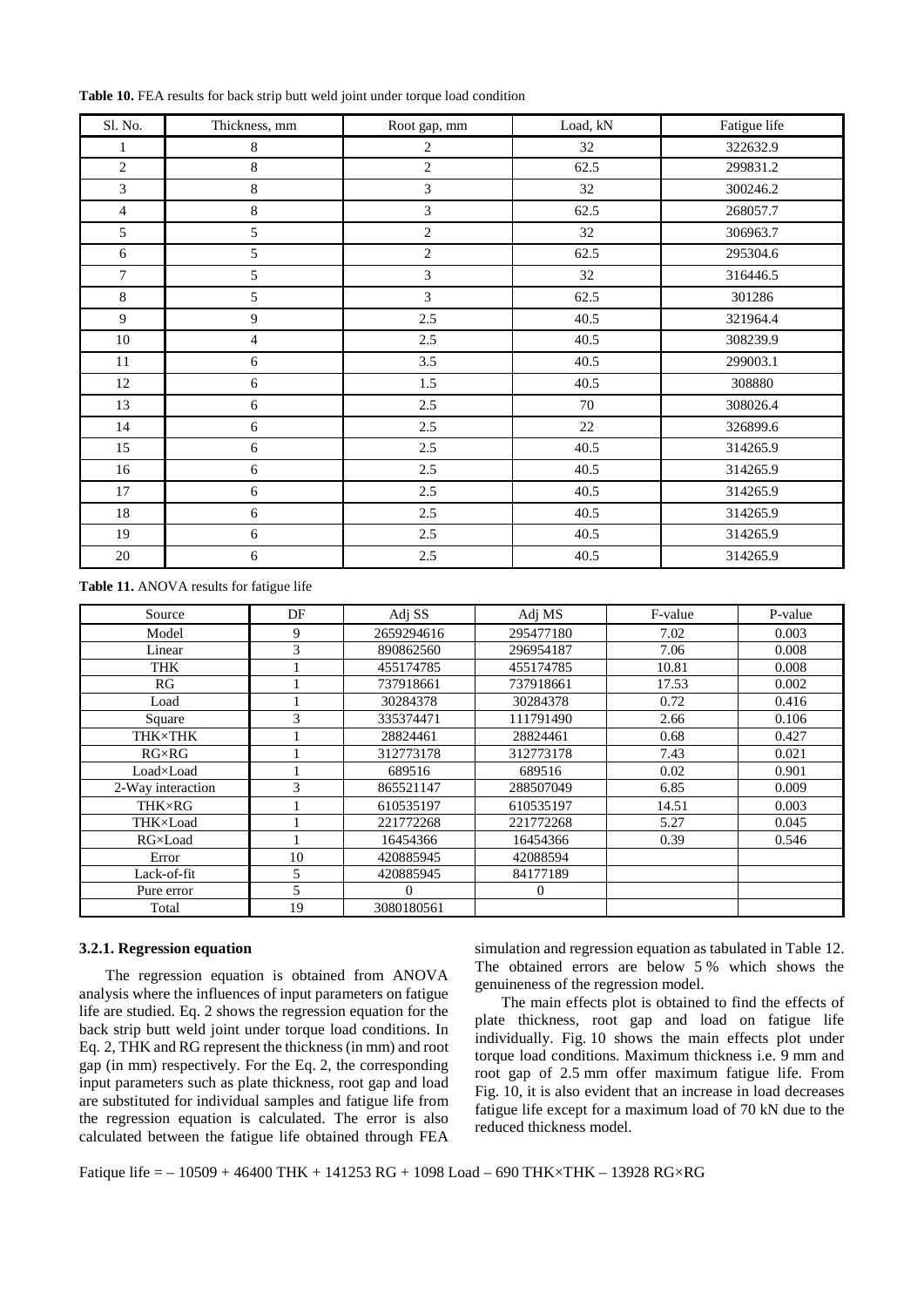### + 1.18 Load×Load – 11364 THK×RG – 217.1 THK×Load – 180 RG×Load (2)

|  |  |  |  |  | Table 12. The error between FEA simulation Vs regression equation |  |  |  |
|--|--|--|--|--|-------------------------------------------------------------------|--|--|--|
|--|--|--|--|--|-------------------------------------------------------------------|--|--|--|

| Sl. No.        | Thickness, mm  | Root gap, mm   | Load, kN | Fatigue life<br>(ANSYS) | Fatigue life (regression<br>equation) | Error, % |
|----------------|----------------|----------------|----------|-------------------------|---------------------------------------|----------|
|                | 8              | $\overline{2}$ | 32       | 322632.9                | 330747.7                              | 2.515    |
| $\overline{2}$ | 8              | $\overline{c}$ | 62.5     | 299831.2                | 303685.4                              | 1.285    |
| 3              | 8              | 3              | 32       | 300246.2                | 305688.7                              | 1.812    |
| $\overline{4}$ | 8              | 3              | 62.5     | 268057.7                | 273136.4                              | 1.894    |
| 5              | 5              | $\overline{c}$ | 32       | 306963.7                | 307483.3                              | 0.169    |
| 6              | 5              | $\overline{2}$ | 62.5     | 295304.6                | 300285.6                              | 1.686    |
| 7              | 5              | 3              | 32       | 316446.5                | 316516.3                              | 0.022    |
| 8              | 5              | 3              | 62.5     | 301286                  | 303828.6                              | 0.8439   |
| 9              | 9              | 2.5            | 40.5     | 321964.4                | 310640                                | 3.517    |
| 10             | $\overline{4}$ | 2.5            | 40.5     | 308239.9                | 309502.8                              | 0.4097   |
| 11             | 6              | 3.5            | 40.5     | 299003.1                | 296308.7                              | 0.9011   |
| 12             | 6              | 1.5            | 40.5     | 308880                  | 304030.7                              | 1.56996  |
| 13             | 6              | 2.5            | 70       | 308026.4                | 298633.5                              | 3.049    |
| 14             | 6              | 2.5            | 22       | 326899.6                | 324843.4                              | 0.6289   |
| 15             | 6              | 2.5            | 40.5     | 314265.9                | 314097.7                              | 0.0535   |
| 16             | 6              | 2.5            | 40.5     | 314265.9                | 314097.7                              | 0.0535   |
| 17             | 6              | 2.5            | 40.5     | 314265.9                | 314097.7                              | 0.0535   |
| 18             | 6              | 2.5            | 40.5     | 314265.9                | 314097.7                              | 0.0535   |
| 19             | 6              | 2.5            | 40.5     | 314265.9                | 314097.7                              | 0.0535   |
| 20             | 6              | 2.5            | 40.5     | 314265.9                | 314097.7                              | 0.0535   |





Contour plots help us to study the effects of relations between two parameters on fatigue life. Fig. 11, Fig. 12, and Fig. 13 show the contour plots. From Fig. 11, it is evident that a combination of minimum load and maximum thickness offers maximum fatigue life. Fig. 12 illustrates the relation of root gap and load on fatigue life. It is clear that the influence of root gap is more than that of load on fatigue life. From Fig. 13, it is obvious that a combination of maximum thickness and root gap of 1.5 mm to 2.5 mm gets maximum fatigue life.

### **3.2.2. Optimization**

Optimization of parameters to get maximum fatigue life is also studied using a response surface optimizer.

Contour Plot of Fatigue life vs THK(mm), Load(kN) 9 **Fatigue life**  $\begin{array}{rcl} \text{Figure 10E} \\ & < 200000 \\ & < 200000 \\ & < 240000 \\ & < 240000 \\ & < 280000 \\ & > 320000 \end{array}$ 8 **Hold Values** Ē 7 RG(mm) 0 THK,  $\overline{6}$  $\overline{\phantom{a}}$  $\overline{4}$  $30$ 40 50 60 70 Load, kN





**Fig. 12.** Effect of load and root gap on fatigue life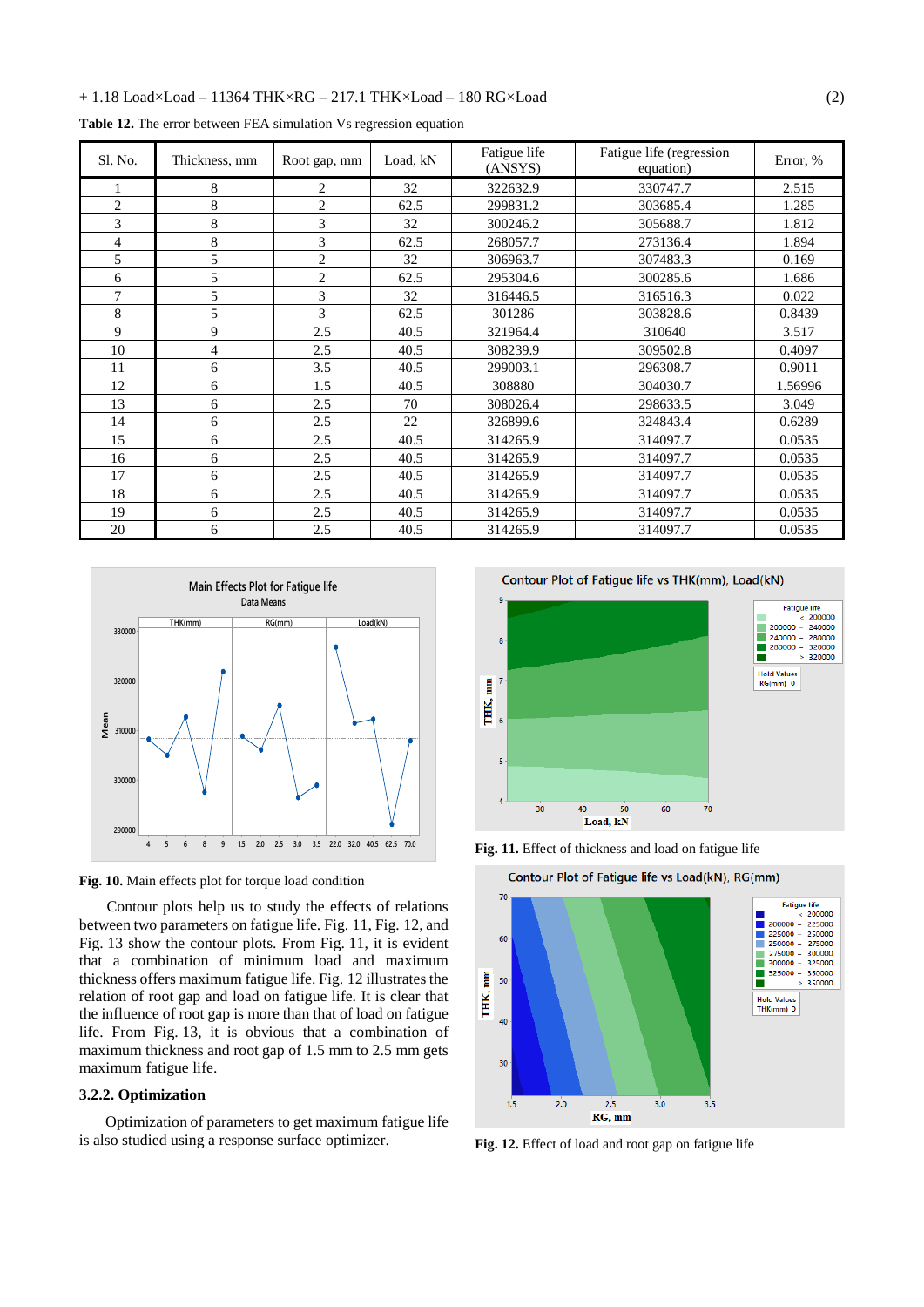Fig. 14 shows the optimized plot indicating maximum fatigue life. From Fig. 14, it is evident that a combination of the thickness of 9 mm, root gap of 1.5 mm and a load of 22 kN presents maximum fatigue life i.e. 3258866.

To validate the fatigue life obtained from the optimization study, FEA simulation is carried out using the optimized parameters to find the fatigue life. The error between these two is found to be 5.47 % and Table 13 shows the same.



**Fig. 13.** Effect of root gap and thickness on fatigue life

| <b>Table 13.</b> Results of the optimized model |
|-------------------------------------------------|
|-------------------------------------------------|

| Thickness,<br>mm | Root<br>gap,<br>mm | Load,<br>kN | Fatigue<br>life<br>(ANSYS) | Fatigue life<br>(optimization) | Error.<br>$\%$ |
|------------------|--------------------|-------------|----------------------------|--------------------------------|----------------|
|                  |                    | າາ          | 419636                     | 354129                         | 15.65          |

### **4. CONCLUSIONS**

In this work, an attempt is made to find the fatigue life of the back strip butt weld joint under bending and torque load conditions by varying input parameters such as plate thickness, root gap and load. DOE approach is used to find the different combinations to perform simulation using FEA. ANOVA is used to find the influence of input parameters on fatigue life. Based on results and discussions, the following conclusions are drawn:

- 1. 'Root gap' and 'thickness' have more influence on fatigue life than 'load'.
- 2. The increasing thickness helps in increasing fatigue life in the case of torque applications but not completely in

the case of bending load applications. In the case of bending load, a model having a thickness around 7 mm achieves maximum fatigue life.

- 3. Use of root gap of 2 to 2.5 mm yields improved fatigue life in case of both bending and torque load applications.
- 4. Minimizing the load as much as facilitates improved fatigue life in the case of both bending and torque load applications.

Error analysis between experimental values and regression equation values shows the genuineness of all regression equations and hence these equations help in reducing the computational cost.

#### **REFERENCES**

- 1. **Sharma, H., Rajput, B., Singh, R.P.** A Review Paper on Effect of Input Welding Process Parameters on Structure and Properties of Weld in Submerged Arc Welding Process *Materials Today: Proceedings* 26 2020: pp. 1931 – 1935. https://doi.org/10.1016/j.matpr.2020.02.422
- 2. General Welding Requirements for Aerospace Materials, NASA Technical Standard NASA-STD-5006A, 31-07-2015, *National Aeronautics and Space Administration*, Washington.
- 3. **Madrid, J., Lorin, S., Söderberg, R., Hammersberg, P., Wärmefjord, K., Lööf, J.** A Virtual Design of Experiments Method to Evaluate the Effect of Design and Welding Parameters on Weld Quality in Aerospace Applications *Aerospace* 6 (6) 2019: p. 74. https://doi.org/10.3390/aerospace6060074
- 4. **Mohandas, T.** Welding Technologies in Aerospace Applications *Aerospace Materials and Material Technologies* 2017: pp. 65 – 83. https://doi.org/10.1007/978-981-10-2143-5\_4
- 5. **Mendez, P.F., Eagar, T.W.** New Trends in Welding in the In 2nd Conference of New Manufacturing Trends, Bilboa, Spain, 2002: pp. 19 – 20.
- 6. **Thomas, D. J.** Analyzing the Failure of Welded Steel Components in Construction Systems *Journal of Failure Analysis and Prevention* 18 (2) 2018: pp. 304 – 314. https://doi.org/10.1007/s11668-018-0392-x
- 7. **Fricke, W.** Fatigue Analysis of Welded Joints: State of Development *Marine Structures* 16 (3) 2003: pp. 185 – 200. http://dx.doi.org/10.1016/S0951-8339(02)00075-8



**Fig. 14.** Response surface optimization plot